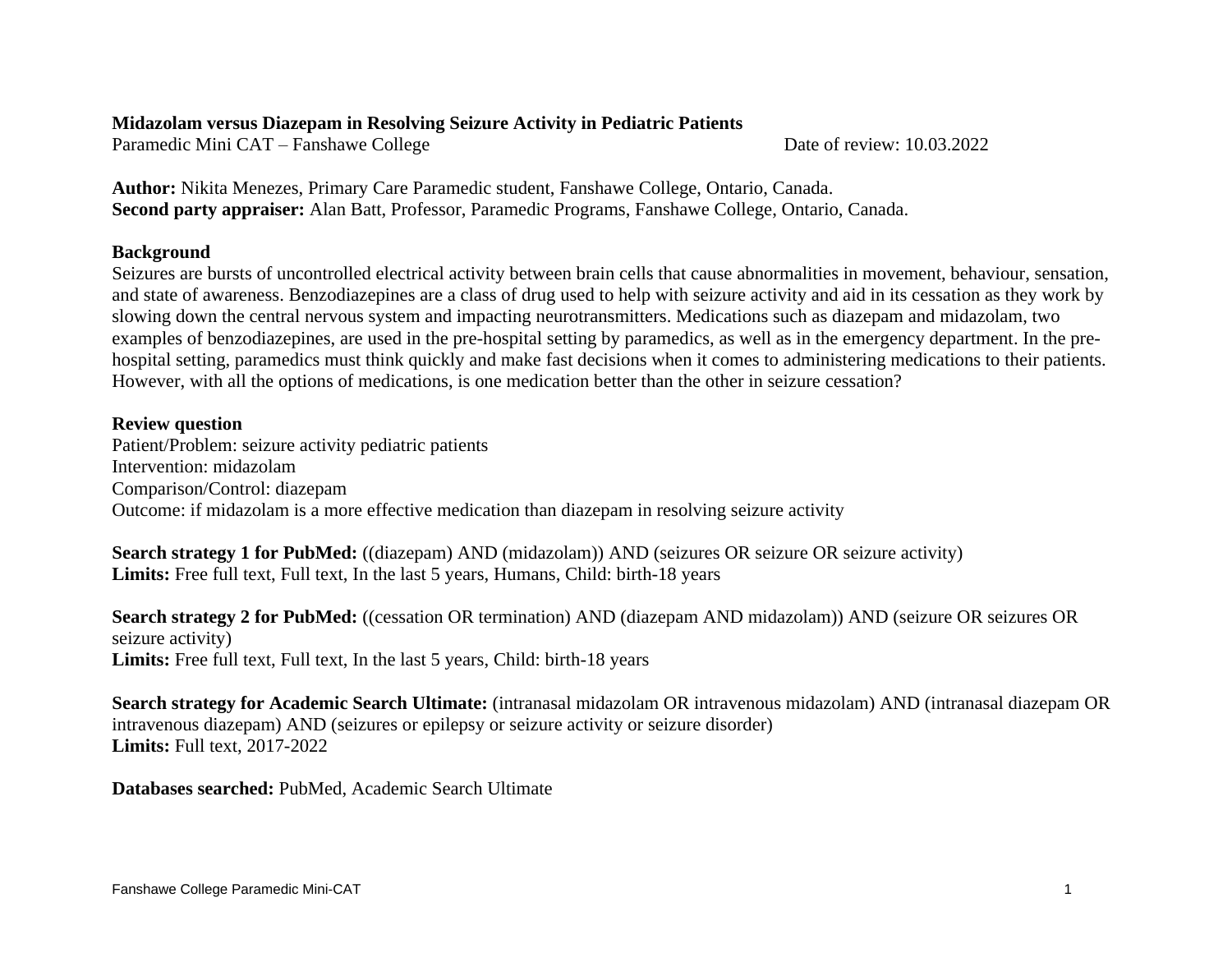## **Search results: 23 (PubMed 1: 9, PubMed 2: 1, Academic Search Ultimate: 13)**

# **Included for review: 3 studies reviewed as relevant for this CAT**

| Title, author,    | <b>Study Design and</b>   | <b>Intervention</b> | <b>Outcomes</b>     | <b>Results</b>                      | <b>Weaknesses</b> |
|-------------------|---------------------------|---------------------|---------------------|-------------------------------------|-------------------|
| year              | <b>Population</b>         |                     |                     |                                     | $\mathbf{\alpha}$ |
|                   |                           |                     |                     |                                     | <b>Strengths</b>  |
|                   |                           |                     |                     |                                     |                   |
| <b>Title</b>      | A randomized control      | Group A:            | Intranasal          | - The mean time from arrival        | $+$ Population    |
| Comparison of     | trial                     | patients were       | midazolam is an     | at hospital to start of             | included          |
| intranasal        |                           | given 0.2mg/kg      | effective non-      | treatment was significantly         | pediatrics as     |
| midazolam with    | $n=62$ pediatric patients | intranasal          | invasive method     | shorter ( $p < 0.05$ ) in the group | young as 3        |
| intravenous       |                           | midazolam           | for control of      | that was administered               | months            |
| diazepam for      | Randomized into two       | administered as     | acute seizures in   | midazolam compared to the           | + Monitored       |
| treatment of      | groups (Group A and       | drops in both       | children.           | group that was administered         | select vitals at  |
| acute seizures in | B)                        | nostrils            |                     | diazepam $(2.07 + 0.27$ vs.         | 5-minute          |
| children: A       |                           |                     | Though the          | $5.06 + 0.81$ minutes)              | intervals         |
| randomized        | Inclusion                 | Group B:            | efficacy of control | - The mean time to control          |                   |
| controlled trial  | - All children aged 3     | patients were       | of seizures of      | seizures after arrival in           | - Both            |
|                   | months to 12 years        | given 0.3mg/kg      | intranasal          | hospital was significantly          | medications       |
| <b>Author(s)</b>  | presenting during a       | diazepam            | midazolam and       | shorter $(<0.05$ ) in IN            | were              |
| Batool, I.,       | seizure episode within    | intravenously       | intravenous         | midazolam administration in         | administered      |
| Mujtaba, H.,      | the study duration in     |                     | diazepam was the    | comparison to IV diazepam           | through           |
| Gul, F., Savul,   | the Fauji Foundation      |                     | same, the time      | administration                      | different         |
| S., Khan, H., &   | Hospital                  |                     | from arrival to     | - At 10 minutes in group A,         | routes and        |
| Ather, U.         |                           |                     | start of treatment  | 87.5% of patients showed a          | dosages           |
|                   | Exclusion                 |                     | was significantly   | good response, 3.1%                 |                   |
| <b>Year</b>       | - Neonates                |                     | shorter in          | exhibited a delayed response,       |                   |
| 2020              | - Children with           |                     | intranasal          | and 9.4% had a poor                 |                   |
|                   | concomitant upper         |                     | midazolam.          | response                            |                   |
|                   | respiratory tract         |                     | Through this, the   | - At 10 minutes in group B,         |                   |
|                   | infections                |                     | administration of   | 87.5% of patients showed a          |                   |
|                   |                           |                     | midazolam           | good response, 6.3% showed          |                   |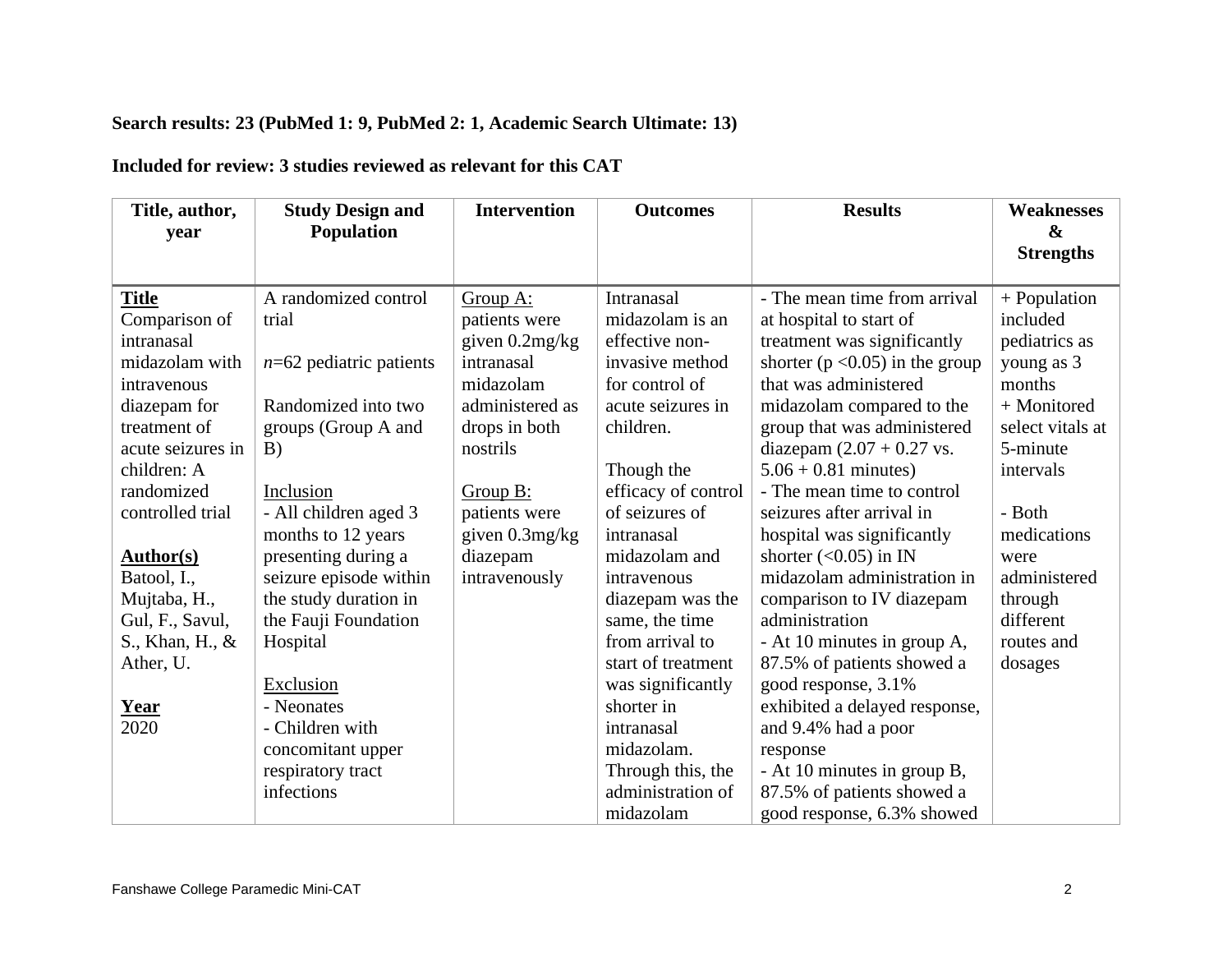|                                                                                                                                                                                                                                                                                                                     | - Patients admitted in<br>pediatric ward with<br>refractory status<br>epilepticus taking<br>multiple drugs<br>- Children presenting<br>during seizure episode<br>with an IV line already<br>in place                                                                                                                                                                                                                     |                                                                                                                                                                                                                              | resulted in<br>controlling the<br>seizure earlier in<br>comparison to<br>diazepam.                                                                                                                                                   | a delayed response, and 7.2%<br>had a poor response                                                                                                                                                                                                                                                                                                     |                                                                                                                                                                                                        |
|---------------------------------------------------------------------------------------------------------------------------------------------------------------------------------------------------------------------------------------------------------------------------------------------------------------------|--------------------------------------------------------------------------------------------------------------------------------------------------------------------------------------------------------------------------------------------------------------------------------------------------------------------------------------------------------------------------------------------------------------------------|------------------------------------------------------------------------------------------------------------------------------------------------------------------------------------------------------------------------------|--------------------------------------------------------------------------------------------------------------------------------------------------------------------------------------------------------------------------------------|---------------------------------------------------------------------------------------------------------------------------------------------------------------------------------------------------------------------------------------------------------------------------------------------------------------------------------------------------------|--------------------------------------------------------------------------------------------------------------------------------------------------------------------------------------------------------|
| <b>Title</b><br>A comparison of<br>intravenous<br>midazolam and<br>diazepam in<br>management of<br>status<br>epilepticus in<br>children<br><b>Author(s)</b><br>Kazmi, A.,<br>Abbas, G.,<br>Khurshid, A.,<br>Shah, S., Mallhi,<br>T., Hanif, M.,<br>Saleem, U.,<br>Shah, A., $\&$<br>Riaz, N.<br><u>Year</u><br>2021 | A comparative study<br>$n=164$ pediatric patients<br>Divided into two<br>groups of $82(50%)$<br>patients conducted in<br>the pediatrics<br>neurological emergency<br>unit of The Children's<br>Hospital and the<br>Institute of Child<br>Health<br>Inclusion<br>- Either gender<br>- Aged 1 to 14 years<br>- Having status<br>epilepticus of duration<br>$>5$ minutes<br>Exclusion<br>- Received prior<br>anticonvulsant | Patients were<br>randomly<br>allocated using<br>the lottery<br>method into two<br>equal groups,<br>with the former<br>receiving IV<br>diazepam<br>$0.3$ mg/kg and<br>the latter<br>receiving IV<br>midazolam<br>$0.15$ mg/kg | IV midazolam<br>was more<br>effective and safer<br>in managing<br>pediatric status<br>epilepticus<br>patients in ED<br>than IV diazepam.<br>IV midazolam<br>was quick in<br>action and less<br>likely to cause<br>adverse reactions. | - Midazolam had a 93.90%<br>success in treatment while<br>diazepam had a 78.05%<br>success in treatment<br>- The mean time from drug<br>administration to stoppage<br>seizures: midazolam was<br>approximately 2.58 minutes<br>$\pm$ 1.6, diazepam was<br>approximately 4 minutes $\pm$<br>2.1<br>- Midazolam acts rapidly in<br>comparison to diazepam | $+$ Parameters<br>were specific<br>$+$ Both<br>medications<br>were<br>administered<br>intravenously<br>+ Relatively<br>up to date<br>- Weak size of<br>study<br>- Did not use<br>all pediatric<br>ages |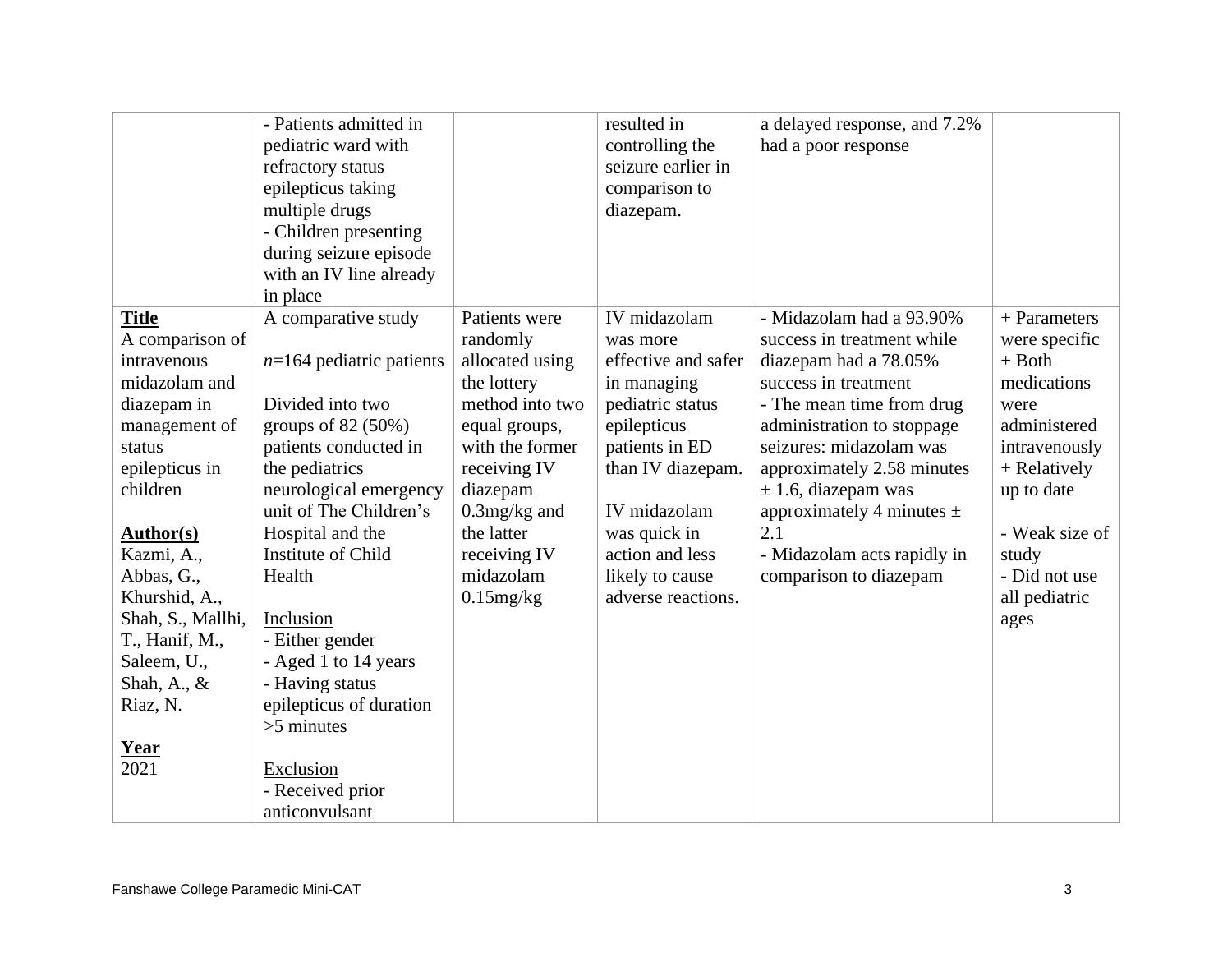|                      | treatment other than<br>benzodiazepine<br>- patients on assisted<br>ventilation<br>- patients diagnosed<br>with metabolic fits due<br>to hypoglycaemia<br>treated in emergency<br>with glucose<br>- chronic liver disease<br>assessed through<br>history and medical<br>record<br>- known patients of<br>chronic renal disease<br>Those with<br>hypertensive<br>encephalopathy<br>detected on blood<br>pressure reading done<br>in ED<br>- those with history of<br>head injury |                            |                             |                                                        |                            |
|----------------------|---------------------------------------------------------------------------------------------------------------------------------------------------------------------------------------------------------------------------------------------------------------------------------------------------------------------------------------------------------------------------------------------------------------------------------------------------------------------------------|----------------------------|-----------------------------|--------------------------------------------------------|----------------------------|
| <b>Title</b><br>Drug | 18 randomised and<br>quasi-randomised trials                                                                                                                                                                                                                                                                                                                                                                                                                                    | Medications:<br>lorazepam, | $-IV$<br>administration for | - Low to very low-quality<br>evidence comparing buccal | + Compares<br>all possible |
| management for       |                                                                                                                                                                                                                                                                                                                                                                                                                                                                                 | diazepam, and              | anticonvulsants             | midazolam with rectal                                  | routes with                |
| acute tonic-         | $n=2199$ participants                                                                                                                                                                                                                                                                                                                                                                                                                                                           | midazolam                  | led to more rapid           | diazepam for the treatment of                          | multiple drugs             |
| clonic               | (children)                                                                                                                                                                                                                                                                                                                                                                                                                                                                      |                            | seizure cessation           | acute tonic-clonic                                     | + Routes that              |
| convulsions          |                                                                                                                                                                                                                                                                                                                                                                                                                                                                                 | Route: rectal,             | - however,                  | convulsions (RR for seizure                            | were similar               |
| including            |                                                                                                                                                                                                                                                                                                                                                                                                                                                                                 | buccal, nasal,             | usually                     | cessation 1.25, 95% CI 1.13                            | were                       |
| convulsive           |                                                                                                                                                                                                                                                                                                                                                                                                                                                                                 | intramuscular,             | compromised by              | to $1.38$ ; 4 trials; 690 children)                    | compared to                |
| status               |                                                                                                                                                                                                                                                                                                                                                                                                                                                                                 | and intravenous            | the time taken to           | -Buccal and IN                                         | one another as             |
|                      |                                                                                                                                                                                                                                                                                                                                                                                                                                                                                 |                            |                             | anticonvulsants shown to                               |                            |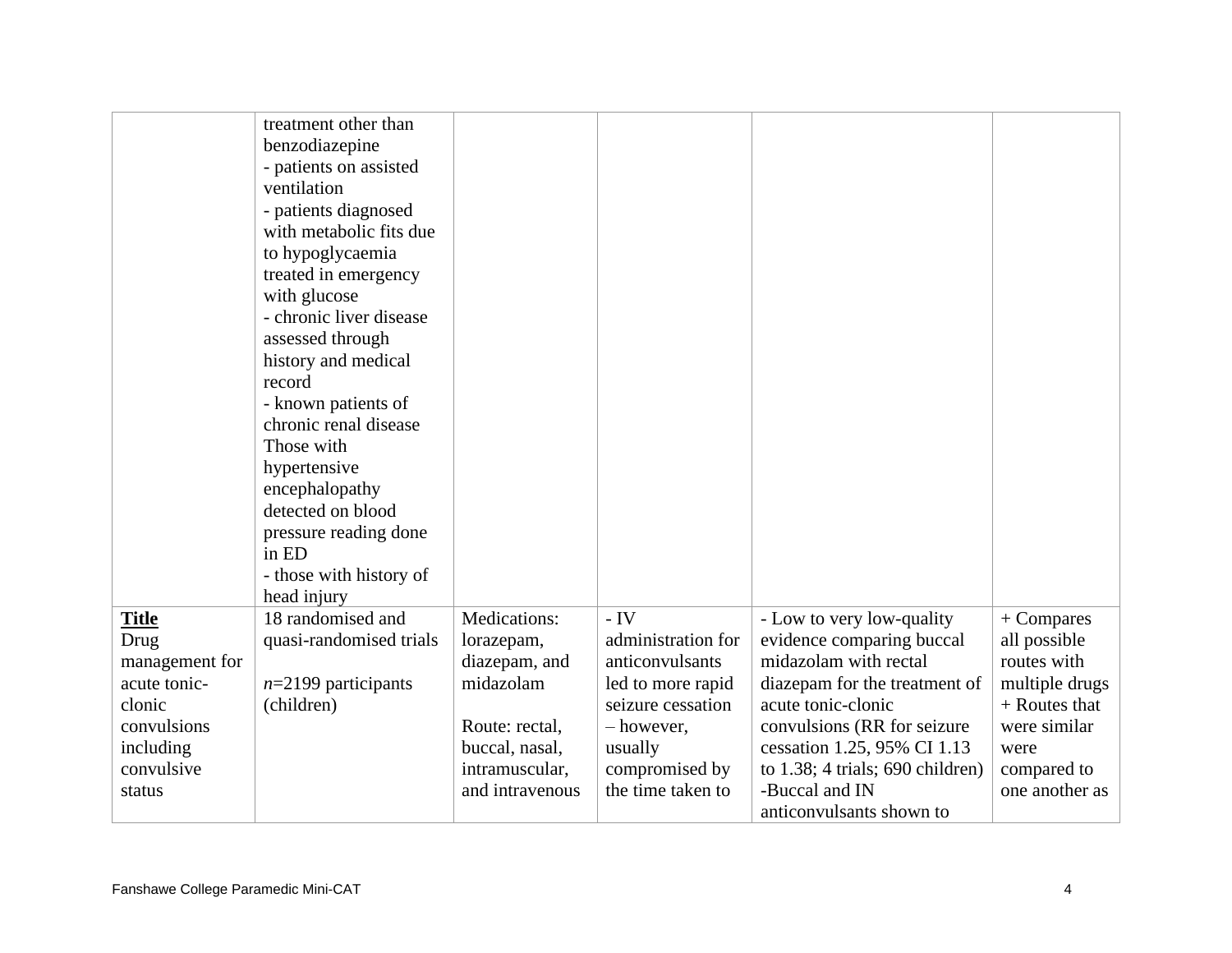| epilepticus in   |  | establish IV         | lead similar rates of seizure   | well with      |
|------------------|--|----------------------|---------------------------------|----------------|
| children         |  | access               | cessation as IV                 | other routes   |
|                  |  | - Buccal             | anticonvulsants - IN            | $+$ Good       |
| <b>Author(s)</b> |  | midazolam or         | midazolam was equivalent to     | population     |
| McTague, A.,     |  | rectal diazepam      | IV diazepam (RR 0.98, 95%       | size           |
| Martland, T.,    |  | are acceptable       | CI 0.91 to 1.06; 2 trials; 122  | + Summary      |
| Appleton, R.     |  | first-line           | children; moderate-quality      | findings       |
|                  |  | anticonvulsants      | evidence)                       | provided were  |
| <u>Year</u>      |  | for the treatment    | - IM midazolam showed           | divided into   |
| 2018             |  | of acute tonic-      | similar rate of seizure         | tables         |
|                  |  | clonic convulsion    | cessation to IV. Diazepam       | comparing      |
|                  |  | that lasted at least | - IV routes of administration:  | each route     |
|                  |  | 5 minutes if IV      | no statistically significant or | with one       |
|                  |  | access is absent     | clinically important            | another        |
|                  |  |                      | differences between             |                |
|                  |  |                      | midazolam and diazepam          | - No ages      |
|                  |  |                      | (RR for seizure cessation)      | were specified |
|                  |  |                      | 1.08, 95% CI 0.97 to 1.21; 1    | - Quality of   |
|                  |  |                      | trial; 80 children; moderate-   | evidence for   |
|                  |  |                      | quality evidence)               | some           |
|                  |  |                      |                                 | important      |
|                  |  |                      |                                 | outcomes       |
|                  |  |                      |                                 | were noted as  |
|                  |  |                      |                                 | low to very    |
|                  |  |                      |                                 | low            |
|                  |  |                      |                                 | - Trials       |
|                  |  |                      |                                 | included       |
|                  |  |                      |                                 | involve        |
|                  |  |                      |                                 | information    |
|                  |  |                      |                                 | from the years |
|                  |  |                      |                                 | 1995 to 2015   |